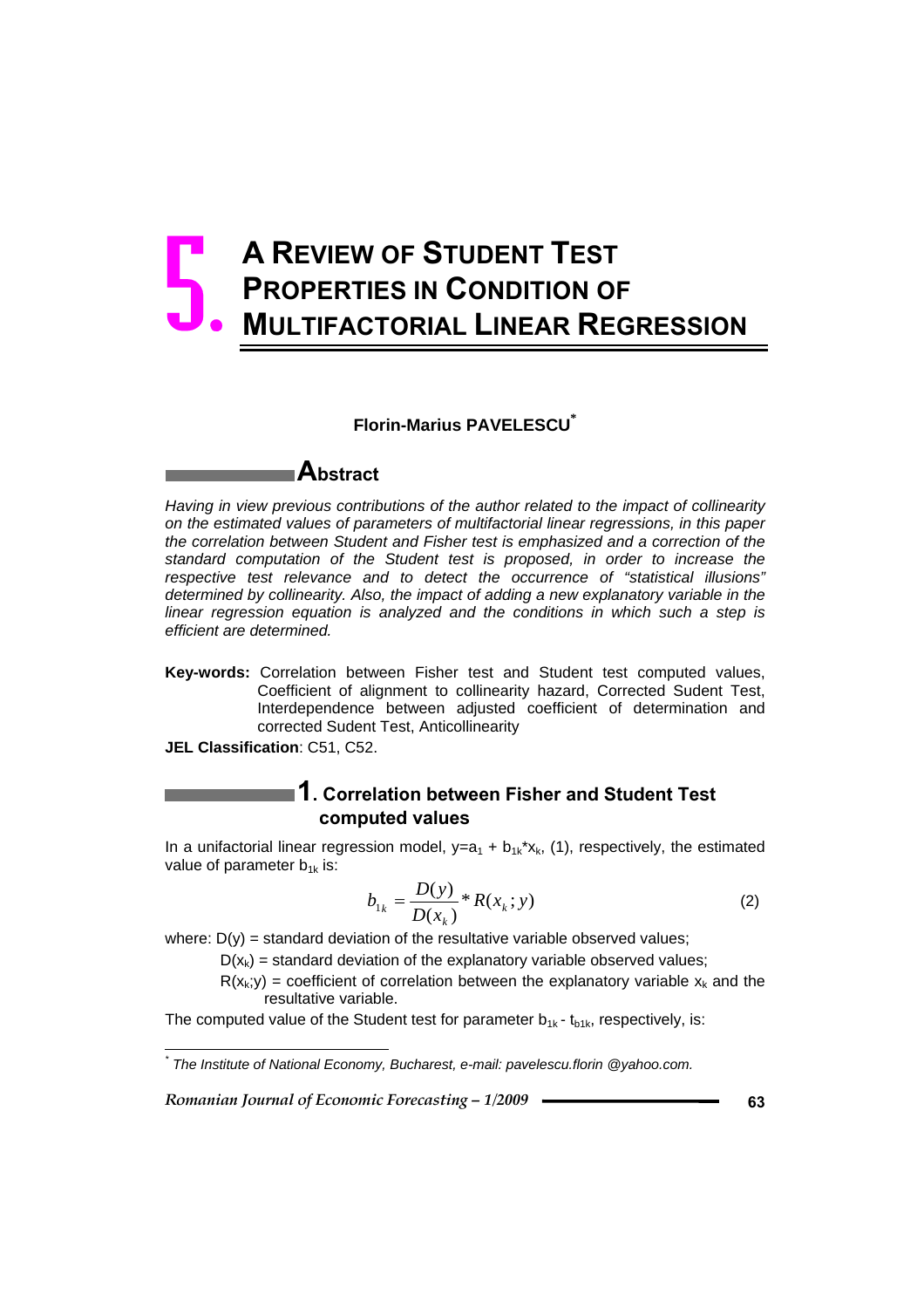*Institute of Economic Forecasting*

$$
t_{b1k} = \frac{b_{1k}}{D(u_{1k})}
$$
 (3)

where:  $D(u_{1k})$  = standard deviation of errors in case of a unifactorial linear regression.

$$
D(u_{1k}) = \frac{D(y)^{*}(1 - R^{2}(x; y))^{1/2}}{(m-2)^{*}D(x_{k})}
$$
\n(4)

where: m = number of observations So it may be written:

$$
t_{b1k} = \frac{(m-2)^{1/2} * R(x; y)}{(1 - R^2(x; y))^{1/2}}
$$
 (5)

Having in view the computation formula for the Fisher test for a unifactorial linear regression (F<sub>1</sub>) it results that :  $t_{blk}^2 = F_1(A.$  Isaic-Maniu, C. Mitruț, C. Voineagu, 1996).

For a linear regression with n explanatory variables, expressed as: y=a<sub>n</sub>+ $\sum b_{_{nk}}$ *k*  $\sum^n b_{nk}$  , (6), = 1

the computation formula of the Student test corresponding to explanatory variables  $(t_{bnk})$  is:

$$
t_{\text{bnk}} = \frac{b_{nk}}{D(u_{nk})^*(d_{kk})^{1/2}}
$$
 (7)

However, the estimated value of parameters  $b_{nk}$  can be written: (F.M. Pavelescu, 1997):

$$
b_{nk} = b_{1k} * T_{nk}
$$
 (8)

where:  $T_{nk}$  = coefficient of alignment to collinearity hazard related to explanatory variable  $x_k$ .

We notice that the estimated value of parameter  $b_{nk}$  may be seen as the product of the estimated value in case of a unifactorial linear regression between the resultative variable and the respective explanatory variable and the coefficient of alignment to collinearity hazard related to the explanatory variable  $x<sub>k</sub>$ . In these circumstances, we may define the value obtained in case of a unifactorial regression as a **parameter proper estimation value.** Due to the existence of coefficients of alignment to collinearity hazard, the results obtained in multifactorial regressions have to be seen as **parameters derived estimation values** (F.M. Pavelescu, 2004).

The coefficient of alignment to collinearity hazard related to the explanatory variable  $x<sub>k</sub>$  $(T_{nk})$  may be written as a ratio of two determinants (F. M. Pavelescu, 1986)<sup>1</sup>, respectively:

 *1 In the article published in 1986, in the context of Cobb-Douglas production function parameters*  estimation, I thought that the factor T<sub>nk</sub> shows the way in which the output dynamics alligns *itself to the analysed production factor dynamics. I had taken into account that the values of*  factor T<sub>nk</sub> are lower than unit, when they are positive. But, afterwards, when I re-examinated *the formula in the general case, and especially in the case of trifactorial regression, I drew the*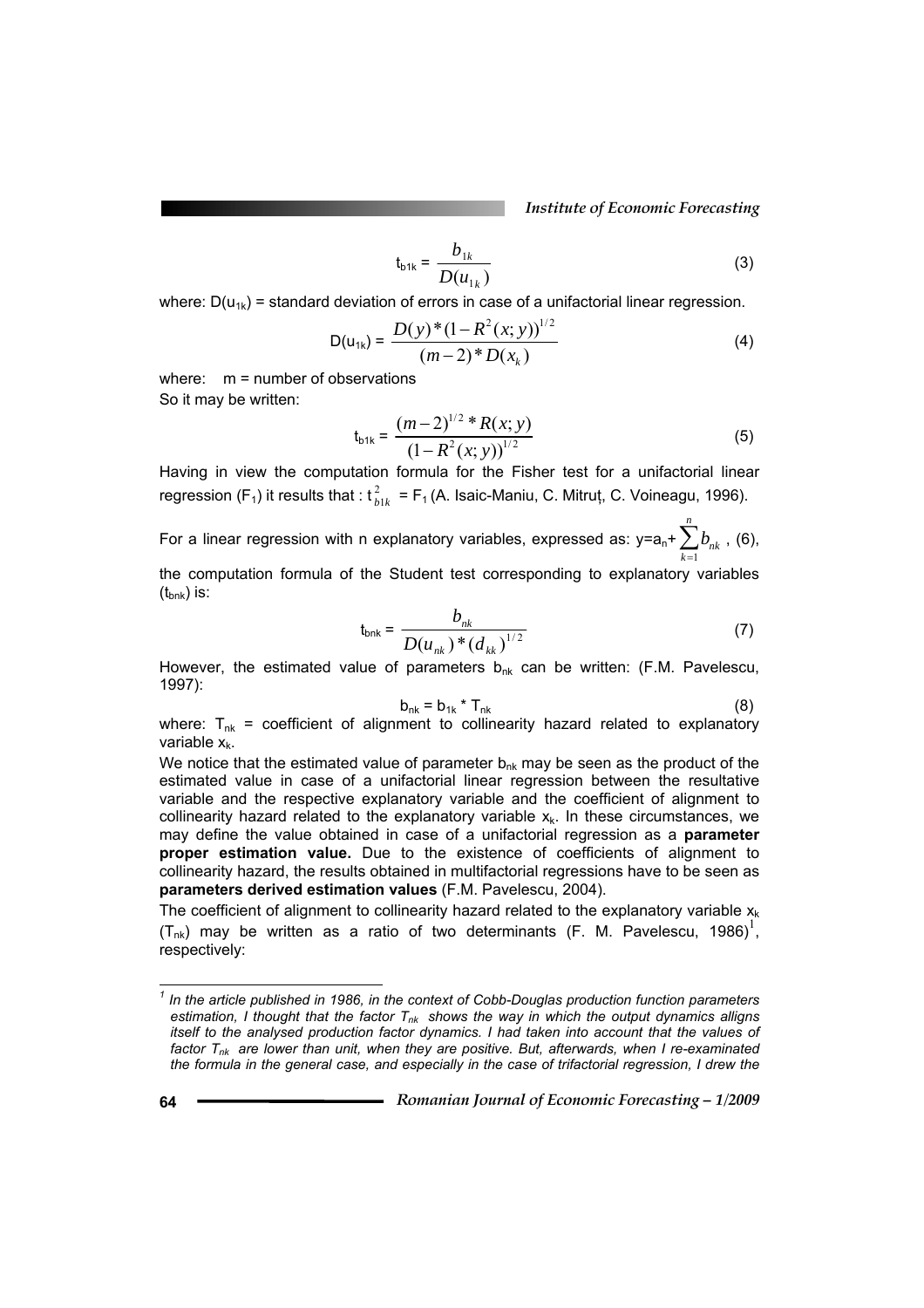*A Review of Student Test Properties* 

$$
T_{nk} = \frac{(R_{j1}, R_{j2}...R_{jk-1}, r_{jk}, R_{jk+1}...R_{jn})}{R_{jk}}
$$
 j=1..n, (9) where: R<sub>jk</sub> = the coefficient of

correlation between the explanatory variables  $x_j$  and  $x_k$ .

$$
r_{xj, xk} = \frac{R(x_j; y)}{R(x_k; y)}
$$
 (10)

where:  $R(x_j, y)$  = coefficient of correlation between the explanatory variable  $x_j$  and the resultative variable;

 $R(x_k: y)$  = coefficient of correlation between the explanatory variable  $x_k$  and the resultative variable.

The ratio  $r_{ik}$  can be defined as a coefficient of correlation, mediated by the resultative variable, between the explanatory variables  $x_j$  and  $x_k$ , related to the explanatory variable  $x_k$ . (F.M. Pavelescu, 2005).

Taking into account the computation formula, the factor  $d_{kk}$  can be expressed as:

$$
d_{kk} = \frac{(R_{jk})_n}{(R_{ji})_{n-1}} \qquad (i \neq k)
$$
 (11)

Also, it may be written:

$$
d_{kk} = 1 - c_k \tag{12}
$$

where:  $c_k$  = the degree of collinearity induced by adding the explanatory variable  $x_k$  in the linear regression equation.

Therefore, 
$$
t_{\text{bnk}} = [m - (n+1)]^{1/2} * \frac{R(x_k; y)}{(1 - R_n^2)^{1/2}} * T_{nk} * (1 - c_k)^{1/2}
$$
 (13), equivalent with:

$$
t_{\text{bnk}} = (nF_{m,n})^{1/2} * \frac{R(x_k; y)}{R_n} * T_{nk} * (1 - c_k)^{1/2}
$$
 (14)

where:  $F_{mn}$  = the computed value of the Fisher test in a regression with m observations and n explanatory variables;

 $R_n^2$  = the coefficient of determination of a linear regression model with m observations and n explanatory variables.

$$
F_{m;n} = \frac{m - (n+1)}{n} * \frac{R_n^2}{1 - R_n^2}
$$
 (15)

where: m = number of observations

l

From the previously presented formula it can be concluded that the computed value of the Student test is sensibly influenced by the computed value of the Fisher test. Under

*conclusion that the values of factor*  $T_{nk}$  are mainly influenced by collinearity, measured by the *absolute values of coefficients of correlation between the explanatory variables. As the number of explanatory variables grows, the influence of the values of coefficients of correlation between the resultative variable and each of the explanatory variable on the value of factor*  $T_{nk}$  *tends to decrease.*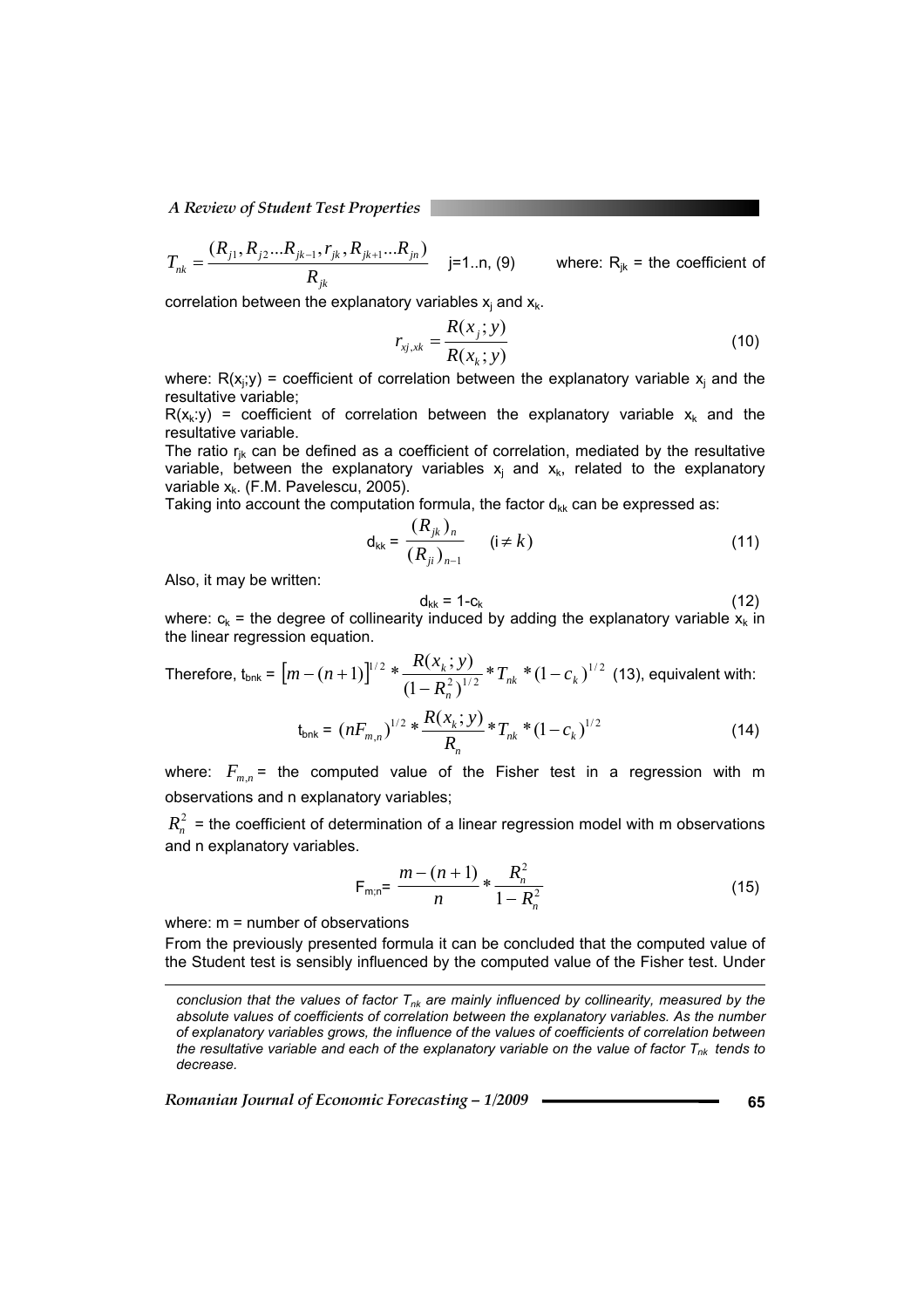the circumstances of a strict independence between the explanatory variables, all the coefficients of alignment to collinearity hazard are equal to 1, and the collinearity induced by each explanatory variable is null.

Because  $R_n^2 = \sum_{k=1}^n$ *k*  $R_n^2 = \sum R^2(x_k; y) * T_{nk}$ 1  $\sum_{n=1}^{2} \sum_{n=1} R^2(x_k; y)^* T_{nk}$  (16) (F. M. Pavelescu, 2003) in this case we get the

following relationship:  $\sum t_{b n k}^2 = n F_{m; n}$  (17). In other words, **the computed value of the Fisher test represent the arithmetical mean of the squares of the computed values of the Student test, if the explanatory variables are strictly independent.** 

# **2. The reasons for correction of the Student test standard computation methodology**

The presence of collinearity determines a move off from the relationship between Fisher and Student tests, previously presented. Also, it produces a series of constraints in the use of the Student test.

On the one hand, the respective test cannot be computed if the degree of collinearity is greater than 1. On the other hand, we consider that a linear regression model may not be validated if in the estimation negative coefficients of alignment to collinearity hazard appear. In fact, the existence of negative coefficients of alignment to collinearity hazard reflects the surpassing of a critical level of collinearity, compatible with obtaining relevant results in the parameter estimation. In the context of a calculated value strong polarization of coefficient of alignment to collinearity hazard, taking into account only the absolute values of the Student test, it may lead to the situation where "statistical illusions" are considered as very good estimations for the proposed model.

In order to avoid confusions between truly relevant estimated values and "statistical illusions", we propose a correction of the Student test computation formula, having in view the absolute value of the coefficient of correlation between the resultative variable and the respective explanatory variable observed values.

As a consequence, the computation formula of the Corrected Student test is:

$$
CST_{bnk} = (n * F_{m,n})^{1/2} * \frac{\langle R(x_k; y) \rangle}{R(x_k; y)} * T_{nk} * (1 - c_{nk})^{1/2}
$$
(18)

equivalent with 
$$
CST_{bnk} = t_{bnk} * \frac{\langle R(x_k;Y) \rangle}{R(x_k;Y)}
$$
(19)

where:  $t_{\text{bnk}}$ = the computed values of the Student test under the circumstances of the standard methodology.

The proposed methodology emphasizes the sign of the coefficient of alignment to the collinearity hazard related to the analyzed explanatory variable. As a consequence, **a first condition for the validation of the parameters estimated values of a**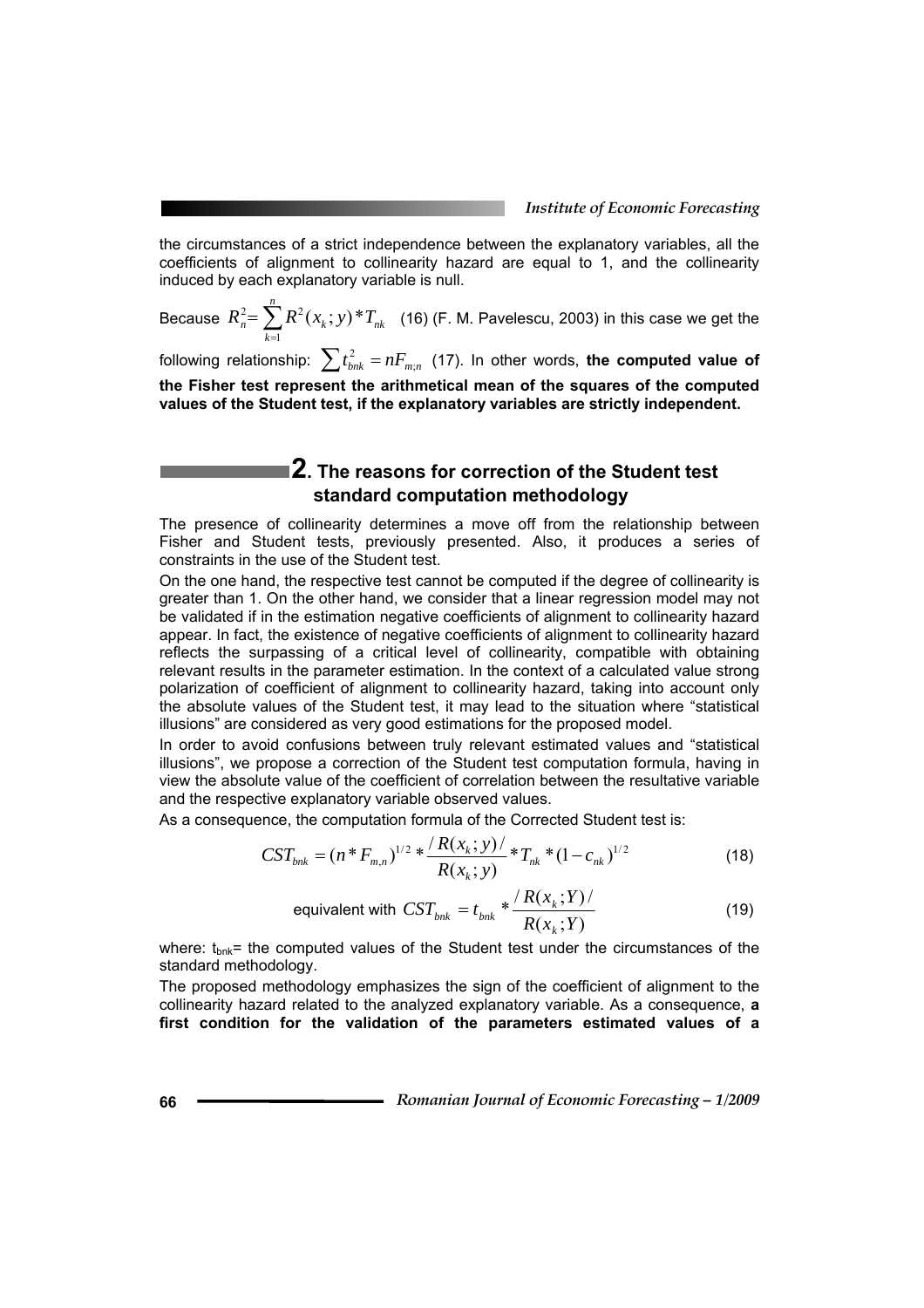**multifactorial linear regression equation is that the Corrected Student test computed value is positive in the case of all explanatory variables<sup>2</sup> .**

# **3. Impact of adding a new explanatory variable to the computed values of Student test**

The adding of a new explanatory variable in the linear regression equation determines an increase in the coefficient of determination value, meaning that the resultative variable behavior is better explained. However, due to the decrease in the freedom degree, one may see the increase in the tabled values that define the relevance of each estimated parameter.

As a consequence, it is important to determine the conditions that have to be fulfilled in order to ensure the increase in the Student test value as a result of adding the new explanatory variable.

The ratio of the calculated values of Student test related to explanatory variable  $x_k$  in a linear regression equation with (n+1) explanatory variables  $(t_{bn+1,k})$  to n explanatory variables  $(t_{bn,k})$  in conditions of m observations, respectively, is:

$$
\frac{t_{bn+1,k}}{t_{bnk}} = \left(\frac{m-n-2}{m-n-1}\right)^{1/2} \cdot \left(\frac{1-R_{n+1}^2}{1-R_n^2}\right)^{1/2} \cdot \left(\frac{T_{n+1,k}}{T_{n,k}}\right) \cdot \left(\frac{1-c_{n+1}}{1-c_n}\right)^{1/2}
$$
(20)

It can be demonstrated that the value of the expression  $\frac{(1+(-1))^2}{(m-n-1)^2(1-R_{n+1}^2)}$  $(m-n-2) * (1 - R_n^2)$ 2 1 2  $(n-1)*(1-R_{n+1}^2)$  $-n-2$ <sup>\*</sup> $(1$ *n n*  $(m-n-1)*(1-R)$  $\frac{m-n-2)*(1-R_n^2)}{2}$  is

greater than 1, if  $\left(\frac{1+2m}{p^2}\right) \geq \frac{1}{m^2-1} * \frac{1}{p^2}$ 2 2  $\frac{2^{n+1}-R_n^2}{2}$   $\geq$   $\frac{1}{2}$   $*$   $\frac{1}{2}$ 1  $\left( \frac{R_{n+1}^2 - R_n^2}{R_n^2} \right) \geq \frac{1}{\sqrt{2\pi}}$ *n n n*  $n+1 - K_n$ *R R*  $R_n^2$   $m-n$  $\frac{R_{n+1}^2 - R_n^2}{R_n^2}$ )  $\geq \frac{1}{m-n-1} * \frac{1-R_n^2}{R_n^2}$  (21). One should note that the

fulfillment of the above-mentioned condition leads to an increase in the adjusted coefficient of the determination value (F.M Pavelescu, 2004). In other words, **by adding a new explanatory variable to the linear regression equation, an increase in the adjusted coefficient of correlation value has a favorable influence on the Student test computed value.** 

As a rule,  $\frac{n+1,k}{n} * \frac{1-c_{n+1}}{1} < 1$ 1  $*\frac{1-c_{n+1}}{1}$  $\sum_{n,k}^{+1,k} * \frac{1-c_{n+1}}{1-c_n}$ *n n n k n k c c T T* (22), due to collinearity increase.

If we denote by  $a = \frac{(n+1)(n+1)}{(m-n-1)!(1 - R_{n+1}^2)}$  $(m-n-2)*(1 - R_n^2)$ 2 1 2  $(n-1)*(1-R_{n+1}^2)$  $=\frac{(m-n-2)*(1$ *n n*  $(m-n-1)*(1-R)$  $a = \frac{(m-n-2) * (1 - R_n^2)}{(m+n-2) * (1 - R_n^2)}$  (23) and by *n n n k n k c c T T*  $b = \frac{T_{n+1,k}}{T_{n,k}} * \frac{1-c_{n+1,k}}{1-c_{n}}$ 1  $*\frac{1-c_{n+1}}{1}$ ,  $\frac{1}{n} * \frac{1 - c_{n+1}}{n}$  (24), we

 *2 The condition that all coefficients of alignment to collinearity hazard had to be positive in order to validate the results of the linear regression may be formulated also as: the computed values*  of the standard Student test (t<sub>bn,k</sub>) and the coefficient of correlation between resultative variable and the analysed explanatory variable  $(R(x_k; y))$  must have the same sign.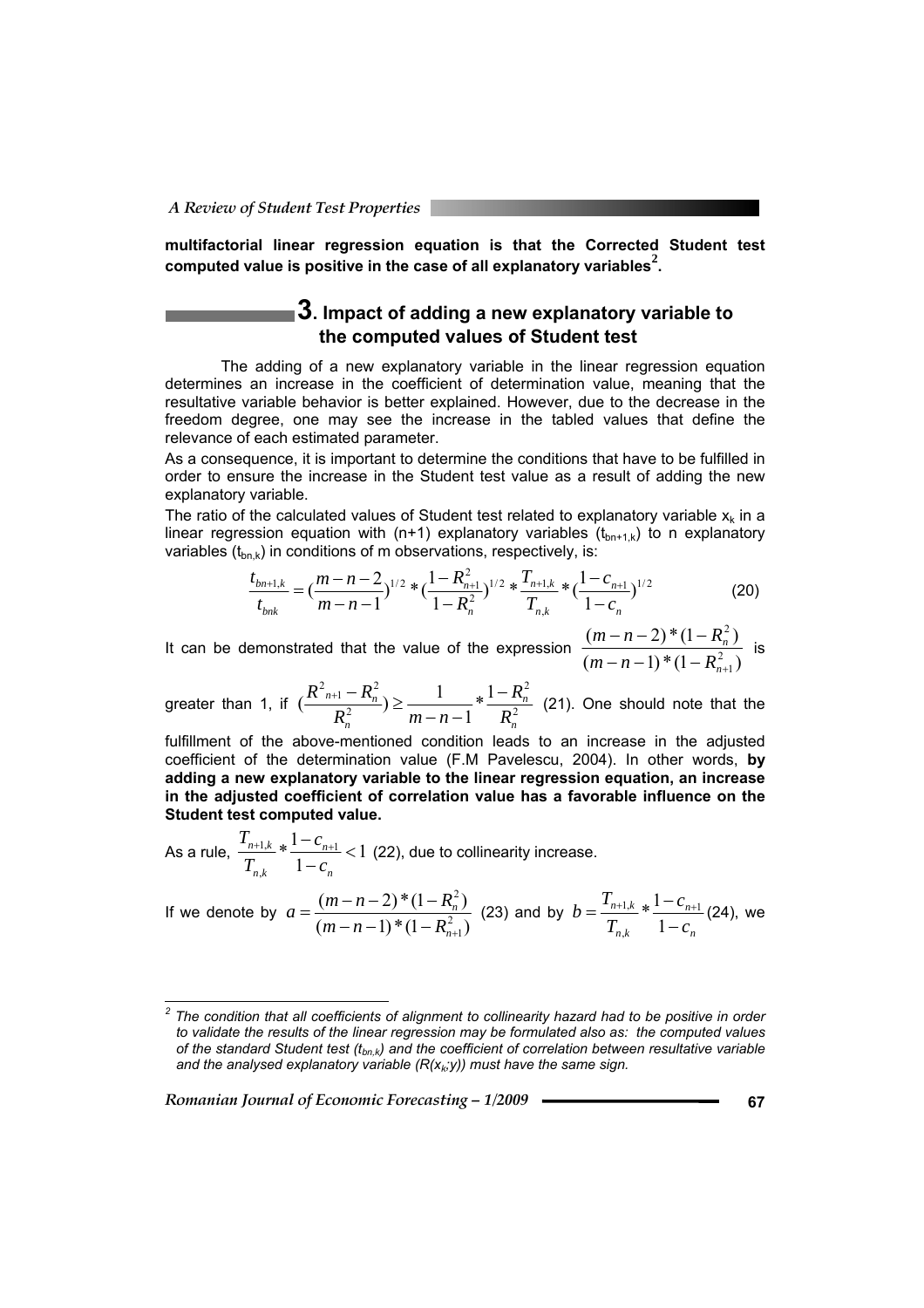can detect three situations in which the ratio *bn k*  $bn+1,k$ *t t* ,  $_{+1,k}$  may found itself, if collinearity

increases:

- 1. a\*b<1, with a<1, and b<1. The Student test calculated values decrease as a result of a value decrease in the adjusted coefficient of determination and an increase in collinearity.
- 2. a\*b<1, with a>1, and b<1. The Student test calculated values decrease because the favorable influence generated by the increase in the adjusted coefficient of determination is dominated by the unfavorable influence of the increase in collinearity.
- 3. a\*b>1, with a>1, and b<1. The Student test calculated values increase because the favorable influence generated by the increase in the adjusted coefficient of determination dominates the unfavorable influence of the increase in collinearity.

The exception from this rule may occur, for example, when we pass from a unifactorial to a bifactorial linear regression. In this case,  $(1-c_{2k})=1$ . (25)

In the case of a bifactorial linear regression, with explanatory variables  $x_1$  and  $x_2$  and y *as resultative variable, the coeficients of alignment to collinearity hazard are:* 

$$
T_{x1} = \frac{1 - r_{x1,x2} * R(x_1; x_2)}{1 - R^2(x_1; x_2)} \text{ (26) and } T_{x2} = \frac{r_{x1,x2} - R(x_1; x_2)}{r_{x1,x2} * (1 - R(x_1; x_2))} \text{, respectively. (27)}
$$

*Usually, the product*  $r_{x1x2} * R(x_1; x_2)$  *is positive and the regression is validated* 

*if*  $/r_{x1.x2}$  / >  $/$   $R(x_1,x_2)$   $/$ , the coefficients of alignment to collinearity hazard being *positive and below unit.*

But there are cases when the coefficient of correlation between explanatory variables absolute value is close to zero, but its sign is contrary to the sign of the coefficient of correlation between the two explanatory variables, mediated by the resultative variable,

 $r_{x1x2} * R(x_1; x_2) < 0$ , respectively. As a result,  $T_{x1} > 1$ , and  $T_{x2} > 1$  and we can define

**this situation as a relation of anticollinearity** between the explanatory variables. In this case, the coefficient of determination of the bifactorial regression is higher than the sum of the coefficients of determination of unifactorial regression with either of the two explanatory variables.

As a consequence, if between the two explanatory variable there is a relationship of

anticollinearity, three situations can be detected for the ratio *b k b k t t* 1,  $\frac{2,k}{m}$  , respectively:

- 1. a\*b>1, with a>1, and b>1. The Student test calculated values increase as a result of value increase of the adjusted coefficient of determination and the anticollinearity.
- 2. a\*b<1, with a<1, and b>1. The Student test calculated values decrease because the unfavorable influence generated by the value decrease of the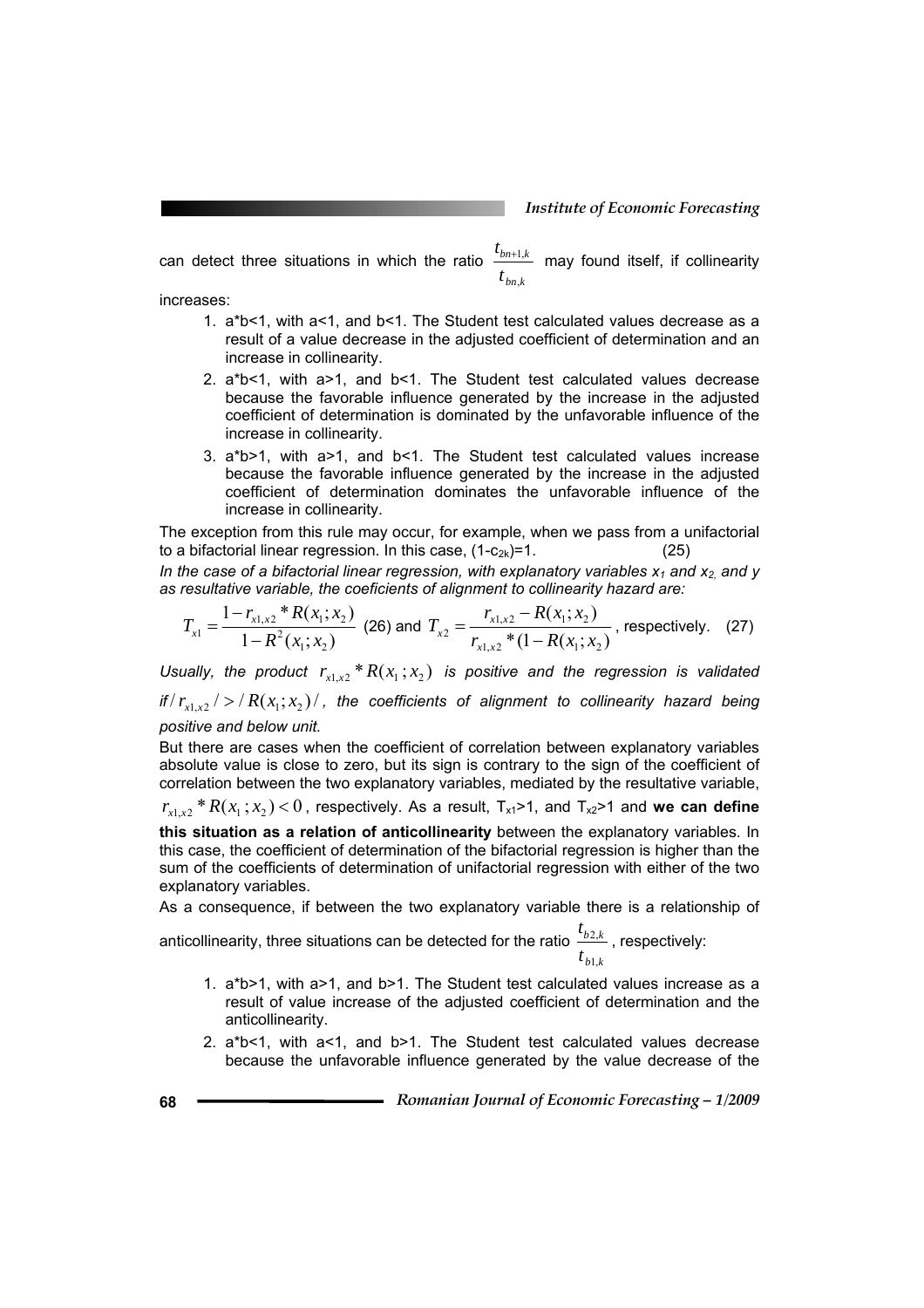adjusted coefficient of determination dominates the favorable influence of anticollinearity.

3. 3)  $a^{\dagger}b > 1$ , with  $a < 1$ , and  $b > 1$ . The Student test calculated values increase because the unfavorable influence generated by the value decrease of the adjusted coefficient of determination is dominated by the favorable influence of anticollinearity.

Therefore, it results that the possibilities for a growth of the Student test computed value as a consequence of adding a new explanatory variable are quite limited. Therefore, the efficiency of such a step is just partial in many cases. Usually, an increase in the coefficient of determination value is obtained, and at a first sight a better explanation of the behavior of the resultative variable of the regression model, but at the same time the relevance of the estimated parameters is diminished.

### **4. A numerical example. Estimation of GDP elasticities related to manual and non-manual components of the employed population in Romania and Slovakia**

We will further illustrate the previous theoretical considerations with a numerical example. For this purpose, parameters were estimated and a series of statistical tests were computed for some production functions that reveal the links between the GDP dynamics and those of "white collar" (non-manual professions) and "blue collar"(manual professions) components of the employed population in Romania and Slovakia, during the period 1995-2002, considering 1994 as a base year.

The production functions whose parameters were estimated are of Cobb-Douglas type and Kmenta type, respectively.

lnY=ln A<sub>2</sub>+ $\alpha_2$ <sup>\*</sup>ln L<sub>w</sub> + $\beta_2$ <sup>\*</sup>ln L<sub>b</sub> (Cobb-Douglas production function related to white and blue collar components of the employed population)

InY=In A<sub>3</sub>+ $\alpha_3$ \*In L<sub>w</sub> + $\beta_3$ \*In L<sub>b</sub> + $\chi_3$ \*In<sup>2</sup> (L<sub>w</sub>/L<sub>b</sub>) (Kmenta<sup>3</sup> production function related to white and blue collar components of employed population)

Also, three unifactorial regressions were estimated in order to determine the proper values of elasticities of GDP related to the factors taken into account in Cobb-Douglas and Kmenta type production, respectively:

> lnY=ln  $A_w + \alpha_1$ \*ln L<sub>w</sub> lnY=ln  $A_h + B_1$ \*ln L<sub>b</sub> lnY=ln A<sub>w/b</sub>+<sub>χ1</sub>\*ln<sup>2</sup> (L<sub>w</sub>/L<sub>b</sub>)

where:

lnY= natural logarithms of GDP indices;

 $ln L<sub>w</sub>$  = natural logarithms of the "white collar" component of employed population;

 *3 This type of production function was proposed by J. Kmenta in 1967, in order to estimate indirectly the constant elasticity of substitution between labour and capital. In fact, Kmenta's function represents a restricted form of translog (transcendental logarithmic) production function defined in 1971 by Christensen, Jorgensen and Lau.*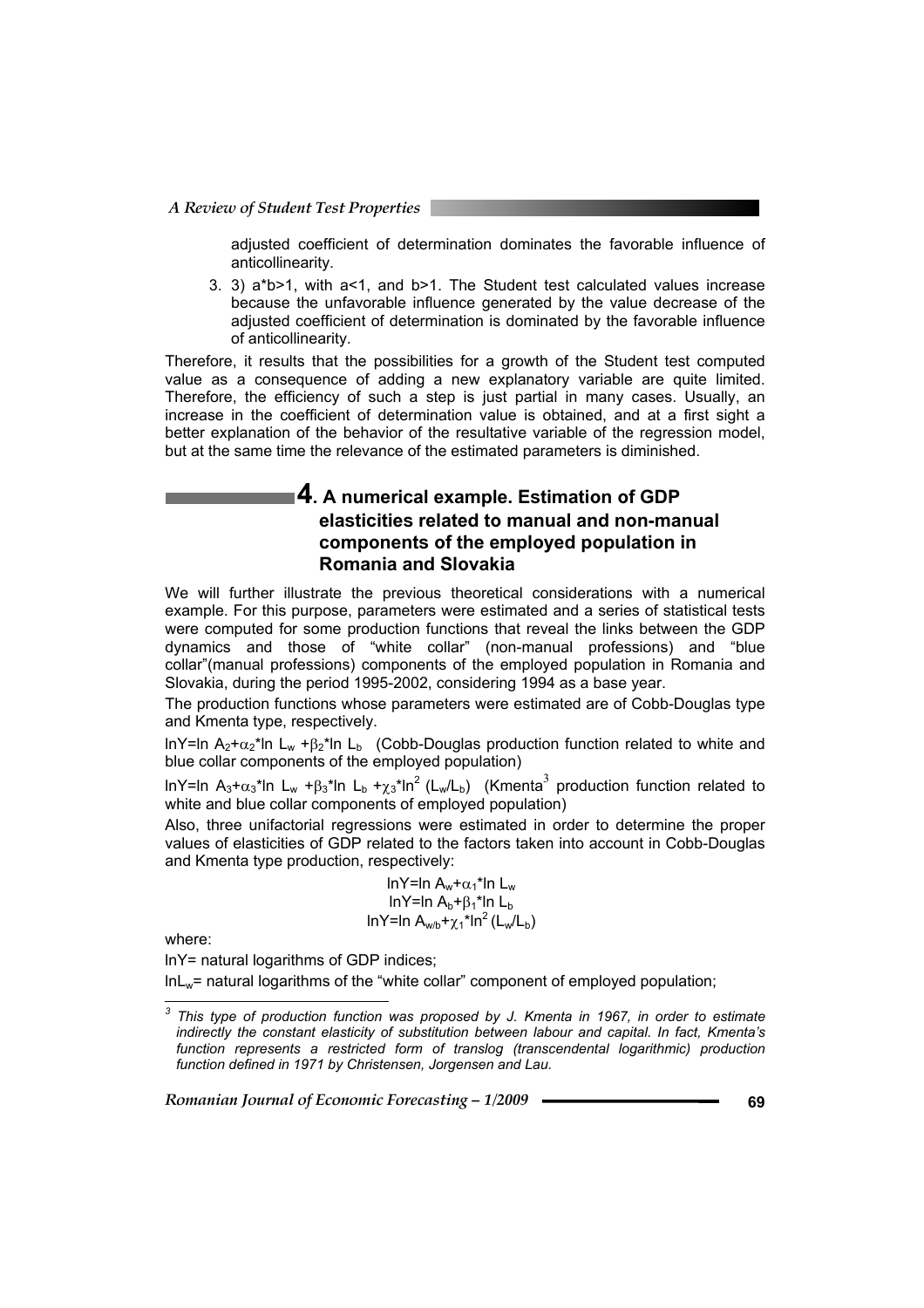$ln L<sub>b</sub>$  = natural logarithms of the "blue collar" component of employed population;

- $A_w$ ,  $A_b$ ,  $A_{w/b}$   $A_2$   $A_3$ = residual-compensation factors in the case of the above-mentioned regressions;
- $\alpha_1$ = proper elasticity of GDP related to the "white collar" component of the employed population;
- $\alpha_2$ ,  $\alpha_3$  = elasticity of GDP related to the "white collar" component of the employed population in case of Cobb-Douglas and Kmenta type production functions;
- $\beta_1$ = proper elasticity of GDP related to the "blue collar" component of the employed population;
- $β_2$ ,  $β_3$ = elasticity of GDP related to the "blue collar" component of the employed population in case of Cobb-Douglas and Kmenta type production functions;
- $\gamma_1$ = proper elasticity of GDP related to translog of "white collar"/"blue collar" ratio indices;
- $\chi_3$ = elasticity of GDP related to translog of "white collar"/"blue collar" ratio indices in case of Kmenta type production function.

The data presented in Table 1 show that the estimated proper elasticity of GDP related to the "white collar" component of employed population is negative and very low in absolute value in the case of Romania and positive and relatively high in the case of Slovakia. In obtaining these results, a major contribution was that of the intensity of correlation between the resultative and explanatory variable. In Romania, the GDP dynamics was practically independent from the dynamics of the "white collar" component of employed population, while in Slovakia the above-mentioned correlation may be appreciated as moderate. Therefore, the Corrected Student test computed value is 0.0969 for Romania and 1.1382 for Slovakia.

**Table 1** 

#### **Estimated parameters of functions lnY=ln**  $A_w + \alpha_1 * \ln L_w$  **and the results of some statistical tests for Romania and Slovakia during the period 1995-2002**

| Country                                              | Romania   | Slovakia  |
|------------------------------------------------------|-----------|-----------|
| In $A_w$                                             | 0.0495    | $-0.0047$ |
| $\alpha_1$                                           | $-0.0813$ | 3.4751    |
| Coefficient of determination                         | 0.0016    | 0.1776    |
| Adjusted coefficient of determination                | $-0.1648$ | 0.0405    |
| Standard Student Test computed value for $\alpha_1$  | $-0.0969$ | 1.1382    |
| Coefficient of correlation between In Y and In $L_w$ | $-0.0395$ | 0.4214    |
| Corrected Student Test computed value for $\alpha_1$ | 0.0969    | 1.1382    |

It can be noticed that the estimated proper elasticity of GDP related to the "blue collar" component of the employed population is negative in both countries (Table 2). The absolute value of the respective indicator is lower than 1 in Romania and greater than 1 in Slovakia. Like in the case of the "white collar" component of the employed population, the GDP dynamics is stronger correlated with the explanatory variable in Slovakia than in Romania. Also, the "blue collar" component of the employed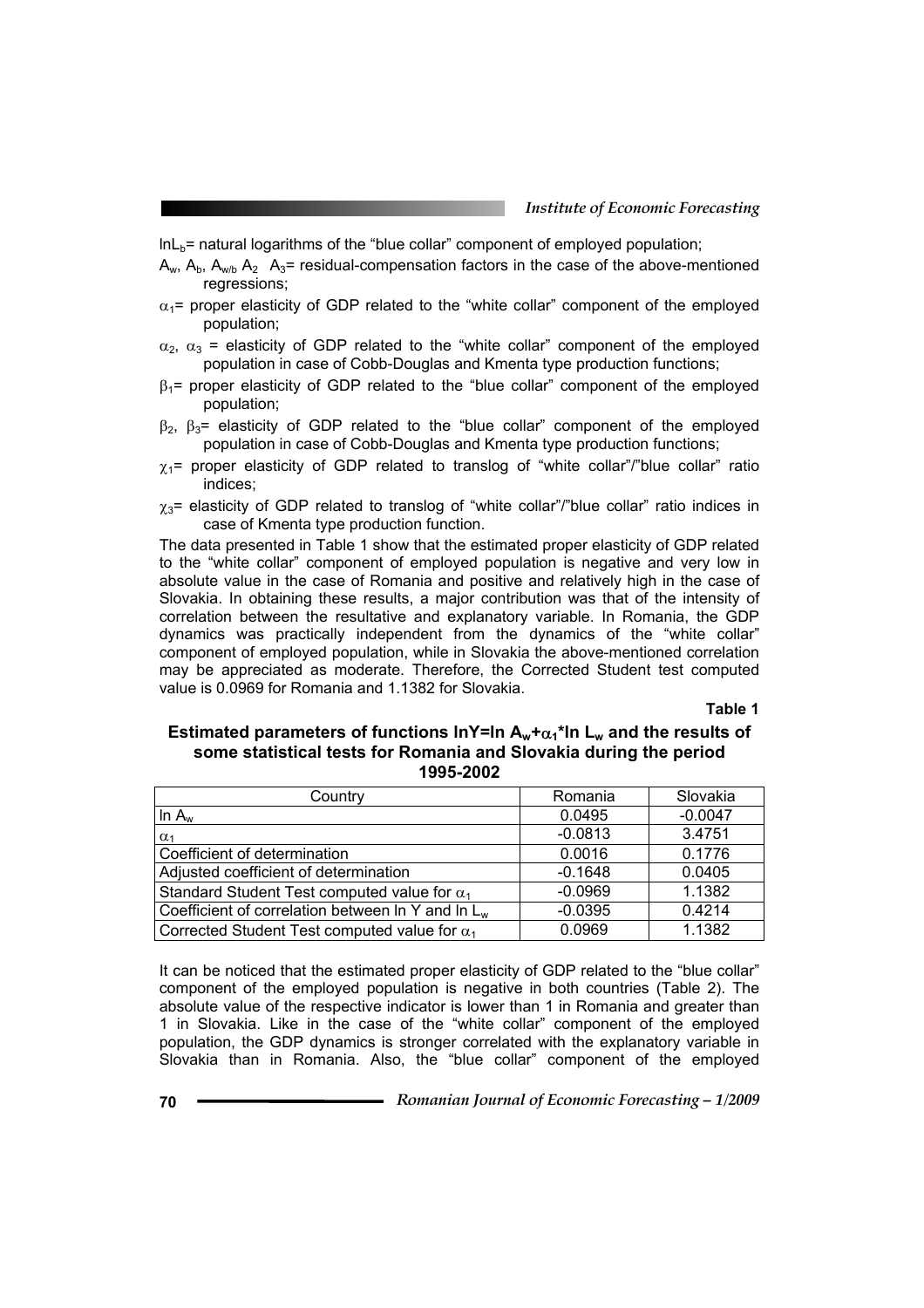population is stronger correlated with GDP dynamics than in the case of the "white collars". Thus, we obtain for Corrected Student test the computed values of 1.1751 for Romania and of 2.4140 for Slovakia.

#### **Table 2**

#### Estimated parameters of functions InY= In A<sub>b</sub>+β<sub>1</sub><sup>\*</sup>In L<sub>b</sub> and the results **of some statistical tests for Romania and Slovakia during the period 1995-2002**

| Indicator                                           | Romania   | Slovakia  |
|-----------------------------------------------------|-----------|-----------|
| In $A_h$                                            | 0.0346    | 0.1718    |
|                                                     | $-0.2688$ | $-1.3293$ |
| Coefficient of determination                        | 0.1871    | 0.4927    |
| Adjusted coefficient of determination               | 0.0516    | 0.4082    |
| Standard Student Test computed value for $\beta_1$  | $-1.1751$ | $-2.4140$ |
| Coefficient of correlation between In Y and In $Lb$ | $-0.4325$ | $-0.7019$ |
| Corrected Student Test computed value for $\beta_1$ | 1.1751    | 2.4140    |

The estimation of the GDP proper elasticity related to translog of the "white collar"/"blue collar" ratio indices leads to positive values in both countries. Also, we should note that absolute values of the above-mentioned pointer are greater than 1 (Table 3). Surprisingly enough, the coefficients of correlation between the resultative variable and the explanatory variable in a translog form take higher values than in the case of the previously estimated functions. As a consequence, the Corrected Student test computed values are 1.5688 for Romania and 3.2269 for Slovakia.

#### **Table 3**

#### **Estimated parameters of functions lnY= In A<sub>w/b</sub>+<sub>χ1</sub><sup>\*</sup>ln<sup>2</sup> (L<sub>w</sub>/L<sub>b</sub>) and the results of some statistical tests for Romania and Slovakia during the period 1995-2002**

| Country                                                     | Romania | Slovakia |
|-------------------------------------------------------------|---------|----------|
| Ln A <sub>w/b</sub>                                         | 0.0311  | 0.1262   |
| $\chi_1$                                                    | 1.5134  | 9.0598   |
| Coefficient of determination                                | 0.2961  | 0.6338   |
| Adjusted coefficient of determination                       | 0.1788  | 0.5728   |
| Standard Student Test computed value for $\chi_1$           | 1.5688  | 3.2269   |
| Coefficient of correlation between In Y and In <sup>2</sup> | 0.5442  | 0.7961   |
| $(L_w/L_b)$                                                 |         |          |
| Corrected Student Test computed value for $\chi_1$          | 1.5688  | 3.2269   |

The estimation of the parameters of the function lnY=ln  $A_2+a_2+a_3$ \*ln L<sub>w</sub> + $\beta_2$ \*ln L<sub>b</sub> and, then, the computation of the above-mentioned statistical tests lead to very different results in the two countries. In the case of Romania, the very low correlation between the logarithms of GDP indices and the logarithms of the "white collar" component of the employed population indices, under circumstances of a moderate correlation between the logarithms of GDP indices and the logarithms of the "blue collar" component of the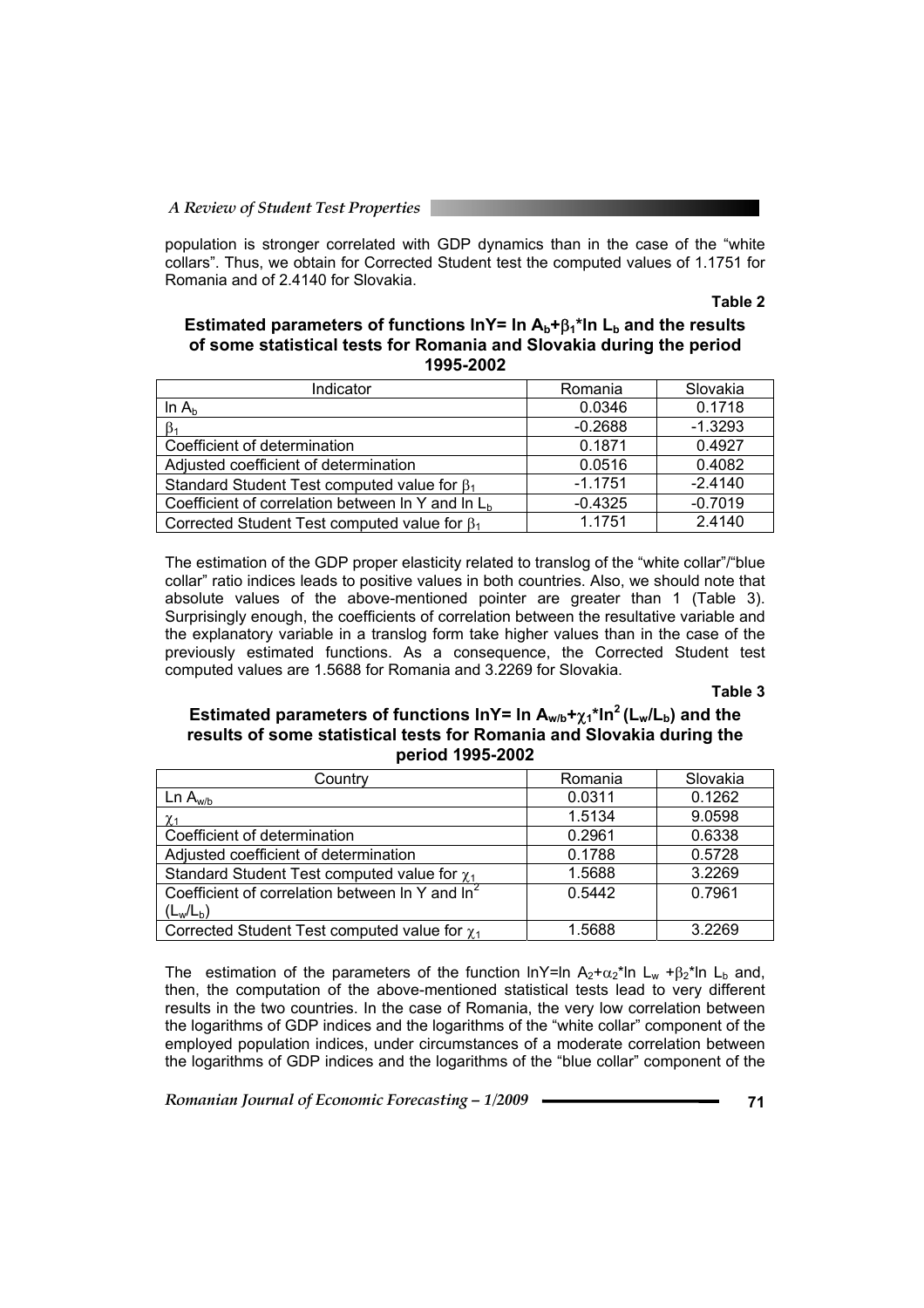#### *Institute of Economic Forecasting*

employed population indices, on the one hand, and between the logarithms of the two explanatory indices, on the other hand, determines the occurrence of a negative value for the coefficient of alignment to collinearity hazard and, implicitly, for the Corrected Student test related to parameter  $\alpha_2$  (Table 4). This fact leads to the invalidation of the respective linear regression.

**Table 4** 

 $\overline{\phantom{0}}$ 

| Estimated parameters of functions InY= In $A_2 + \alpha_2$ <sup>*</sup> In L <sub>w</sub> + $\beta_2$ <sup>*</sup> In L <sub>b</sub> and the<br>results of some statistical tests for Romania and Slovakia during the<br>period 1995-2002 |           |           |
|-------------------------------------------------------------------------------------------------------------------------------------------------------------------------------------------------------------------------------------------|-----------|-----------|
| Country                                                                                                                                                                                                                                   | Romania   | Slovakia  |
|                                                                                                                                                                                                                                           | - - - - - | - - - - - |

| <b>COUNDY</b>                                              | Romania   | Sluvakia  |
|------------------------------------------------------------|-----------|-----------|
| Ln A <sub>2</sub>                                          | 0.0613    | $-0.0412$ |
| Coefficient of determination                               | 0.2568    | 0.6874    |
| Adjusted coefficient of determination                      | $-0.0405$ | 0.5614    |
| Coefficient of correlation between $\ln L_w$ and $\ln L_h$ | 0.5860    | $-0.0270$ |
| $\alpha$ <sub>2</sub>                                      | 0.6696    | 3.6338    |
| Standard Student Test computed value for $\alpha_2$        | 0.6847    | 1.7597    |
| Coefficient of alignment for $\alpha_2$                    | $-8.2360$ | 1.0457    |
| Corrected Student Test computed value for $\alpha_2$       | $-0.6847$ | 1.7597    |
| $\beta_2$                                                  | $-0.3873$ | $-1.3518$ |
| Standard Student Test computed value for $\beta_2$         | $-1.3103$ | $-2.8507$ |
| Coefficient of alignment for $\beta_2$                     | 1.4412    | 1.0185    |
| Corrected Student Test computed value for $\beta_2$        | 1.3103    | 2.8508    |

In the case of Slovakia, the estimation premises for the respective bifactorial linear regression are very good. The absolute value of the coefficient of correlation between the two explanatory variables is very close to zero and its sign is contrary to that of the correlation between explanatory variables mediated by resultative variable. In this case, **a situation of anticollinearity between the two explanatory variables occurs**. For this reason, both coefficients of alignment to the collinearity hazard are positive and greater than 1. This fact has favorable consequences for the coefficient of determination, adjusted coefficient of determination and Corrected Student test computed values. It can be observed that the value of the adjusted coefficient of correlation is higher in comparison with both unifactorial linear regressions previously computed. Under such circumstances, the Corrected Student test computed values register a significant growth.

The addition of a new explanatory variable to the regression equation, the translog of the "white collar"/"blue collar" ratio indices, respectively, contributes in the case of Romania to a sensible increase not only in the coefficient of determination, but also in the adjusted coefficient of determination. But, the very high absolute value of the coefficient of correlation between the logarithms of the "blue collar" indices and translog of the "white collar"/"blue collar" ratio indices, determines a strengthening of the degree of collinearity. As a consequence, the coefficient of alignment to the collinearity hazard and the Corrected Student test computed values are negative for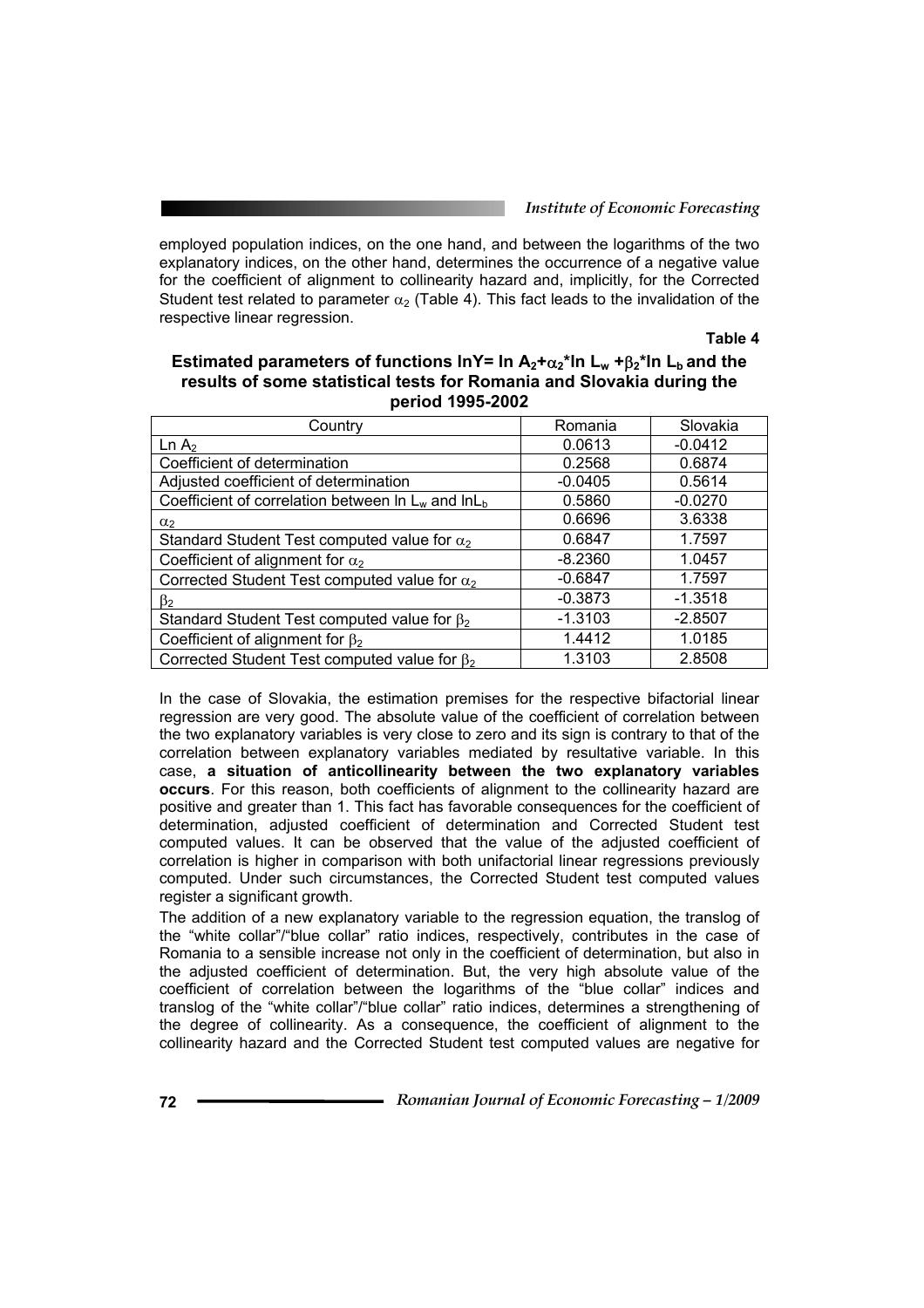#### *A Review of Student Test Properties*

parameter  $\beta_3$ . Therefore, this trifactorial linear regression may not be validated (Table 5).

#### **Table 5**

#### **Estimated parameters of functions lnY= ln**  $A_3 + \alpha_3$ **\*ln L<sub>w</sub> +** $\beta_3$ **\*ln L<sub>b</sub> +** $\gamma_3$ **\*ln<sup>2</sup> (Lw/Lb) and the results of some statistical tests for Romania and Slovakia during the period 1995-2002**

| Indicator                                                        | Romania   | Slovakia   |
|------------------------------------------------------------------|-----------|------------|
| In $A_3$                                                         | 0.1745    | $-0.00001$ |
| Coefficient of determination                                     | 0.5733    | 0.6919     |
| Adjusted coefficient of determination                            | 0.2534    | 0.4609     |
| Coefficient of correlation between $\ln L_w$ and<br>$In2(Lw/Lb)$ | $-0.5364$ | 0.2362     |
| Coefficient of correlation between In $Lb$ and                   | $-0.9803$ | $-0.9567$  |
| $In^2(L_w/L_b)$                                                  |           |            |
| $\alpha_3$                                                       | 0.3196    | 2.4005     |
| Standard Student Test computed value for $\alpha_3$              | 0.3748    | 0.4558     |
| Coefficient of alignment for $\alpha_3$                          | 3.9311    | 0.6908     |
| Corrected Student Test computed value for $\alpha_3$             | 3.7480    | 0.4558     |
| $\beta_3$                                                        | 1.4643    | $-0.3109$  |
| Standard Student Test computed value for $\beta_3$               | 1.3268    | $-0.0770$  |
| Coefficient of alignment for $\beta_3$                           | $-5.4480$ | 0.2339     |
| Corrected Student Test computed value for $\beta_3$              | $-1.3268$ | 0.0770     |
| χз                                                               | 8.1714    | 6.4903     |
| Standard Student Test computed value for $\chi_3$                | 1.7227    | 0.2600     |
| Coefficient of alignment for $\chi_3$                            | 5.3993    | 0.7164     |
| Corrected Student Test computed value for $\chi_3$               | 1.7227    | 0.2600     |

In the case of Slovakia, adding a third explanatory variable to the linear regression equation prove to be inefficient to a considerable extent. Due to the fact that, like in the case of Romania, a very strong correlation between the logarithms of the "blue collar" indices and translog of the "white collar"/"blue collar" ratio indices can be identified. As a result, a very small growth of the coefficient of determination and a decrease in the adjusted coefficient of determination are registered.

All the three coefficients of alignment to collinearity hazard are positive, so the first condition for the regression validation is fulfilled. But in comparison with the bifactorial linear regression, the Corrected Student test computed values for elasticities of GDP related to the "white collar" and the "blue collar" components of the employed population, respectively, are sensibly diminished.

It is worth mentioning that the coefficients of alignment to the collinearity hazard are rather in contradiction with the contribution to the avoidance of collinearity consequences. Thus, the highest value is attributed to the translog of "white collar"/"blue collar" ratio indices, which represents the explanatory variable that mainly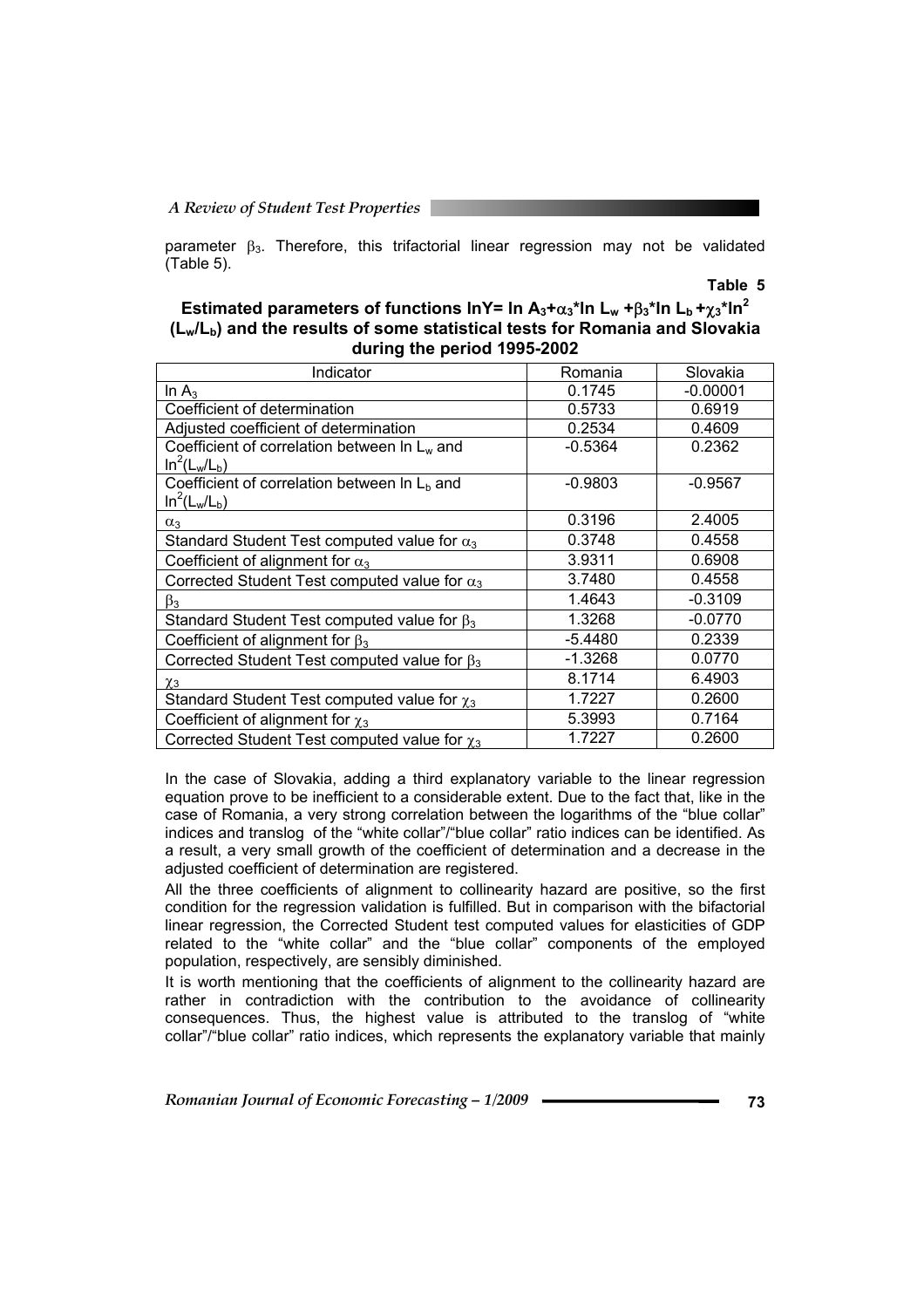induces the collinearity, due to the strong correlation in absolute value (more than 0.95) with the logarithm of the "blue collar" indices.

The previous numerical examples show that, for multifactorial linear regression equations, the presence of multicollinearity has a noticeable impact on the computed values of statistical tests used in the standard methodology to validate the estimation results. The increase in collinearity creates serious constraints on the effectiveness of an increase in explanatory variable numbers. The above-mentioned phenomenon determines not only a decrease in the Standard Student test computed values, but also creates premises for "statistical illusions", due to the negative coefficients of alignment to the collinearity hazard. Therefore, it is necessary to use a **corrected version of the Student test**, which is able to detect the sign of the coefficient of alignment to the collinearity hazard. Also, it is important to have in mind that possibilities for an increase in the Corrected Student test computed values as a result of adding a new explanatory variable may occur only if the collinearity induced by the respective variable is very low, or some of the explanatory variables are in the situation of anticollinearity and the computed value of the coefficient of determination in the initial stage is relatively small.

# **References**

- C. Allen, S. Hall, (ed.), (1997), Macroeconomic modelling in a changing world, New York: John Willey &Sons.
- L.R. Christensen, D.W. Jorgensen and L.J. Lau, (1971), "Conjugate duality and the transcendental logarithmic production function", Econometrica, 39.
- C. Dougherty, (2002), Introduction to econometrics, second edition, Oxford University Press.
- W. Greene, (1993), Econometric analysis, McMillan Publishing Company, New York.
- A. Isaic-Maniu, C. Mitruţ, V. Voineagu, (1996), Statistica pentru managementul afacerilor, Editura Economică, Bucureşti (Statistics for business management, Economica Publishing House, Bucharest.
- D. Jula, (2003), Introducere în econometrie, Editura Professional Consulting, Bucureşti (Introduction in econometrics, Professional Consulting Publishing House, Bucharest).
- J. Kmenta, (1967), "On the estimation of CES production function", International Economic Review, 8(2).
- G. Maddala, (1988), Introduction to econometrics, McMillan Publishing Company.
- F. M. Pavelescu, "Some considerations regarding the Cobb-Douglas production function estimated parameters. A new approach", Revue Roumaine des Sciences Sociales, Tome 30 No 1-2/1986.
- F. M. Pavelescu, (1992), "Consideratii privind estimarea parametrilor functiei de producţie CES prin metoda Kmenta"*, Revista Română de Statistică* nr. 4-5*.*
- F. M. Pavelescu, (1997), *Progresul tehnologic şi ocuparea forţei de muncă,* Editura IRLI, Bucureşti.